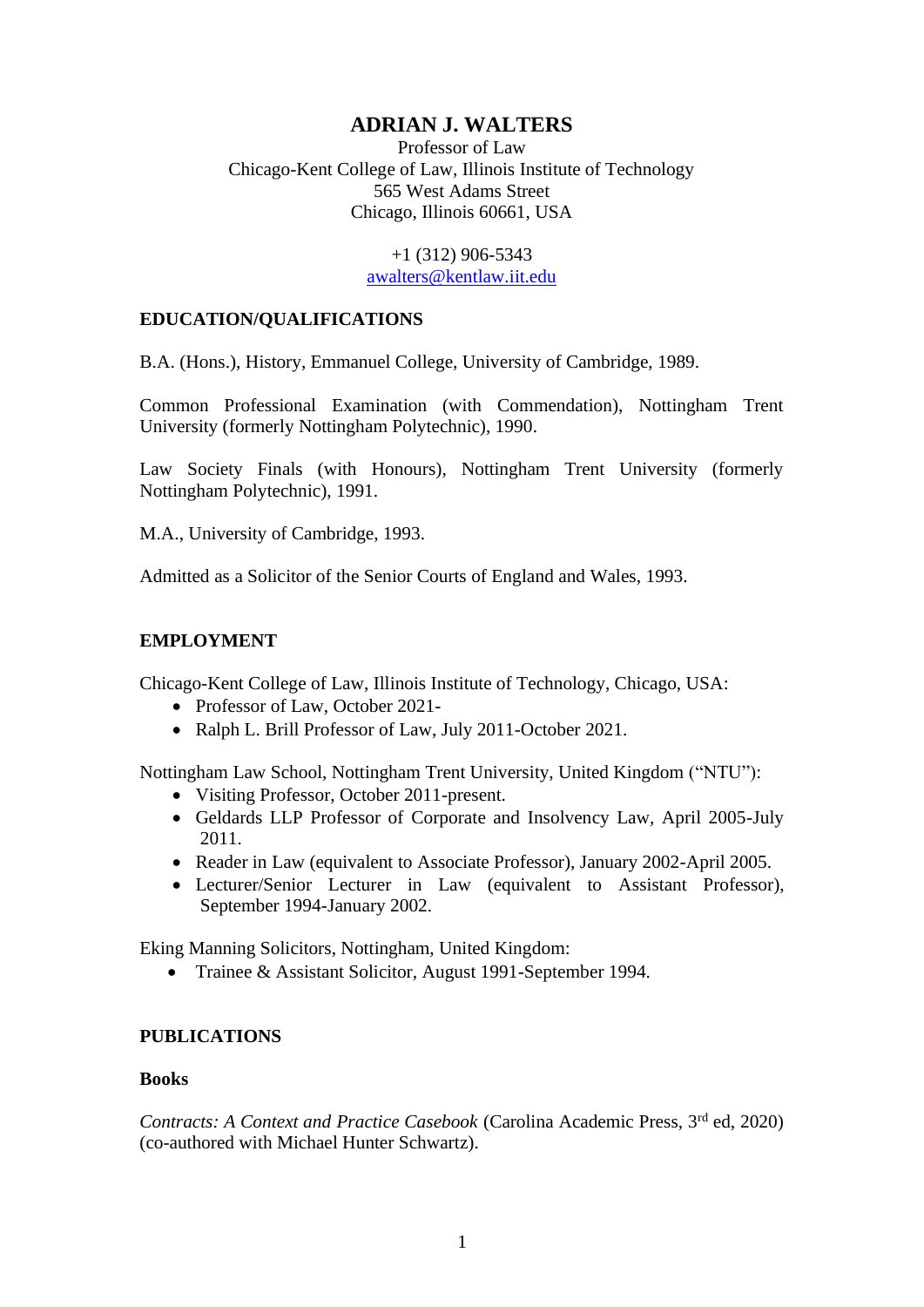Contracts: A Context and Practice Casebook (Carolina Academic Press, 2<sup>nd</sup> ed, 2015) (co-authored with Michael Hunter Schwartz).

*Directors' Disqualification and Insolvency Restrictions* (Sweet & Maxwell, 2010, cii + 1072) (co-authored with Malcolm Davis-White QC, 4 Stone Buildings, Lincoln's Inn). This is the much expanded 3<sup>rd</sup> edition of my treatise on the Company Directors Disqualification Act 1986 originally published under the title *Directors' Disqualification: Law & Practice* (see below).

*Directors' Disqualification and Bankruptcy Restrictions* (Sweet & Maxwell, 2005,  $lxxix + 851$  pp) (co-authored with Malcolm Davis-White QC, 4 Stone Buildings, Lincoln's Inn). This is the 2<sup>nd</sup> edition of my treatise on the Company Directors Disqualification Act 1986 originally published under the title *Directors' Disqualification: Law & Practice* (see below).

*Directors' Disqualification: Law & Practice* (Sweet & Maxwell, 1999, lii + 500 pp) (co-authored with Malcolm Davis-White, 4 Stone Buildings, Lincoln's Inn).

# **Law review articles**

["Selective Corporate Restructuring Strategy"](https://papers.ssrn.com/sol3/papers.cfm?abstract_id=3924225) (forthcoming, co-authored with Sarah Paterson, London School of Economics).

["The Characterization of Pre-Insolvency Proceedings in Private International Law"](https://link.springer.com/article/10.1007/s40804-020-00176-x) (2020) 21 European Business Organization Law Review 855-894 (co-authored with Irit Mevorach, University of Nottingham).

"Modified Universalisms & the Role of Local Legal Culture in the Making of Cross-Border Insolvency Law" (2019) 93 *American Bankruptcy Law Journal* 47-110.

["The Impact of Brexit on Judicial Cooperation in Cross-Border Insolvency and](http://www.rivistaodc.eu/impact-brexit-judicial-cooperation-cross-border-insolvency-eu)  [Restructuring in the European Union"](http://www.rivistaodc.eu/impact-brexit-judicial-cooperation-cross-border-insolvency-eu), 2018 18(2) Rivista Orizzonti Del Diritto Commerciale.

"United States' Bankruptcy Jurisdiction Over [Foreign Entities: Exorbitant or](https://www.tandfonline.com/doi/abs/10.1080/14735970.2017.1299841?journalCode=rcls20)  [Congruent?"](https://www.tandfonline.com/doi/abs/10.1080/14735970.2017.1299841?journalCode=rcls20) (2017) 17(2) Journal of Corporate Law Studies 367-404.

["Giving Effect to Foreign Restructuring Plans in Anglo-US Private International](https://www4.ntu.ac.uk/nls/document_uploads/174836.pdf)  [Law"](https://www4.ntu.ac.uk/nls/document_uploads/174836.pdf) (2015) 3 Nottingham Insolvency and Business Law e-Journal 375-392.

["Statutory Erosion of Secured Creditors' Rights: Some Insights from the UK"](https://illinoislawreview.org/wp-content/ilr-content/articles/2015/2/Walters.pdf), 2015 University of Illinois Law Review 101-128.

["Involuntary Bankruptcy as Debt Collection"](https://papers.ssrn.com/sol3/papers.cfm?abstract_id=2171441) (co-authored with Jason Kilborn, John Marshall Law School), (2013) 87 American Bankruptcy Law Journal 123-153.

["The Costs and Benefits of Secured Creditor Control in Bankruptcy: Evidence from](https://www.degruyter.com/document/doi/10.1515/1555-5879.1507/html)  [the UK"](https://www.degruyter.com/document/doi/10.1515/1555-5879.1507/html) (co-authored with John Armour, Faculty of Law, University of Oxford and Audrey Hsu, National Taiwan University) (2012) 8(1) Review of Law and Economics 101-135.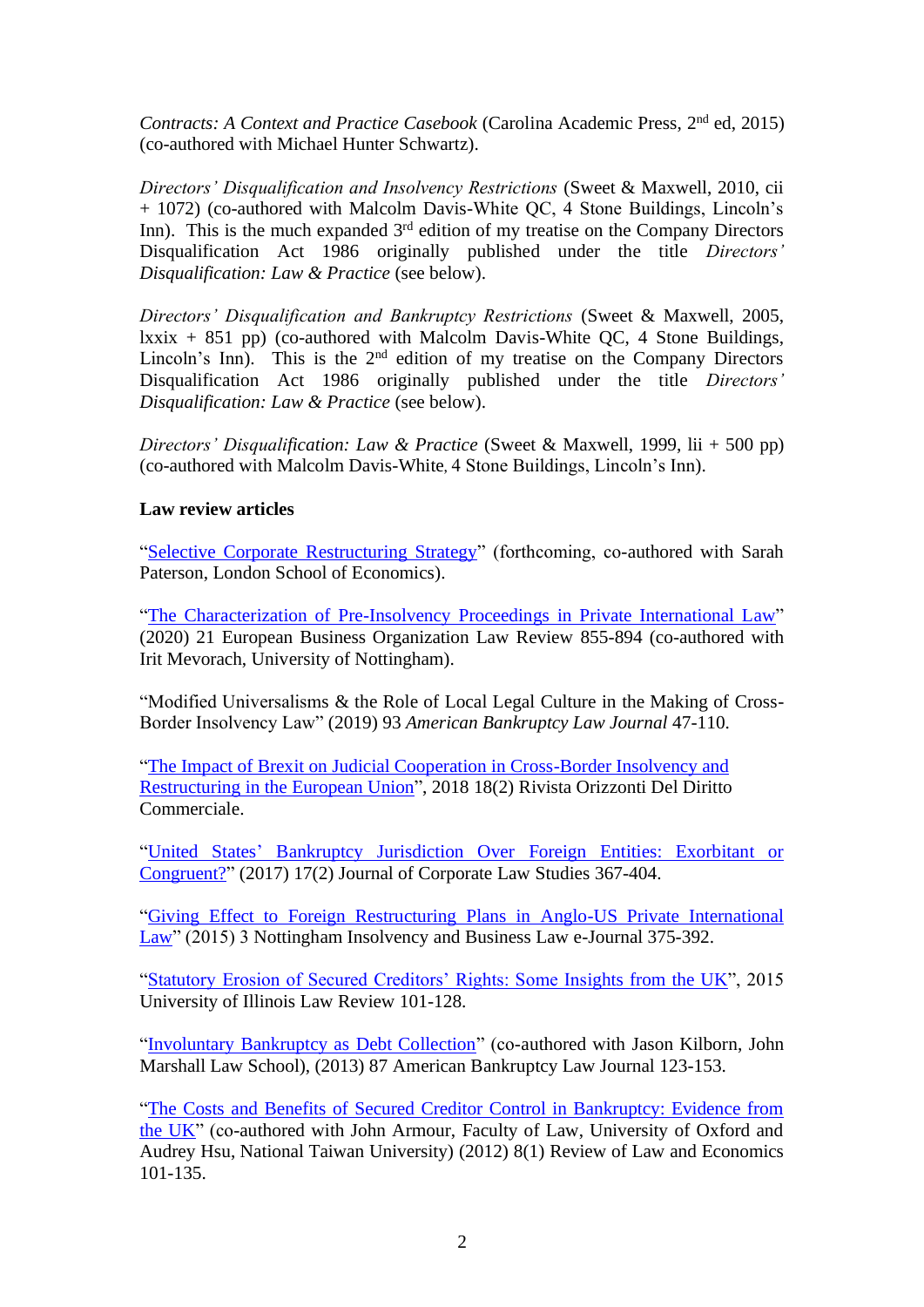["Bankruptcy Tourism under the EC Regulation on Insolvency Proceedings: A View](https://onlinelibrary.wiley.com/doi/abs/10.1002/iir.187)  [from England and Wales"](https://onlinelibrary.wiley.com/doi/abs/10.1002/iir.187) (co-authored with Anton Smith, Geldards LLP) (2010) 19(3) International Insolvency Review 181-208.

["Individual Voluntary Arrangements: A Fresh Start for Salaried Consumer Debtors in](https://onlinelibrary.wiley.com/doi/abs/10.1002/iir.166)  [England and Wales?"](https://onlinelibrary.wiley.com/doi/abs/10.1002/iir.166) (2009) 18(1) International Insolvency Review 5-36.

"Corporate Insolvency in the United Kingdom: The Impact of the Enterprise Act 2002" (2008) 5 European Company and Financial Law Review 135-158 (co-authored with John Armour, Faculty of Law, University of Oxford and Audrey Hsu, Department of Accounting, National University of Taiwan).

"Consumer Bankruptcy Law Reform in Great Britain" (2006) 80 American Bankruptcy Law Journal 477-522 (co-authored with Donna McKenzie Skene, School of Law, University of Aberdeen).

"The Proceeds of Office-Holder Actions Under the Insolvency Act: Charged Assets or Free Estate?" [2006] Lloyds Maritime and Commercial Law Quarterly 27-48 (coauthored with John Armour, Faculty of Law, University of Oxford).

"Funding Liquidation: A Functional View" (2006) 122 Law Quarterly Review 295- 326 (co-authored with John Armour, Faculty of Law, University of Oxford).

"Personal Insolvency Law After the Enterprise Act: An Appraisal" (2005) 5 Journal of Corporate Law Studies 65-104.

"Bare Undertakings in Directors' Disqualification Proceedings" (2001) 22 Company Lawyer 290-297.

"Directors' Disqualification After the Insolvency Act 2000" [2001] Insolvency Lawyer 86-96.

"Directors' Duties: The Impact of the Company Directors Disqualification Act" (2000) 21 Company Lawyer 110-119.

"Staying Proceedings on Grounds of Champerty" [2000] Insolvency Lawyer 16-26.

"Event-Triggered Financing of Civil Claims" (1999) 8 Nottingham Law Journal 1-22 (co-authored with Professor John Peysner, formerly NTU).

"Foreshortening the Shadow: Maintenance, Champerty and the Funding of Litigation in Corporate Insolvency" (1996) 17 Company Lawyer 165-174.

"Priority of the Floating Charge in Corporate Insolvency" (1995) 16 Company Lawyer 291-295.

"Security for Costs" [1995] The Litigator 237-241, 285-291.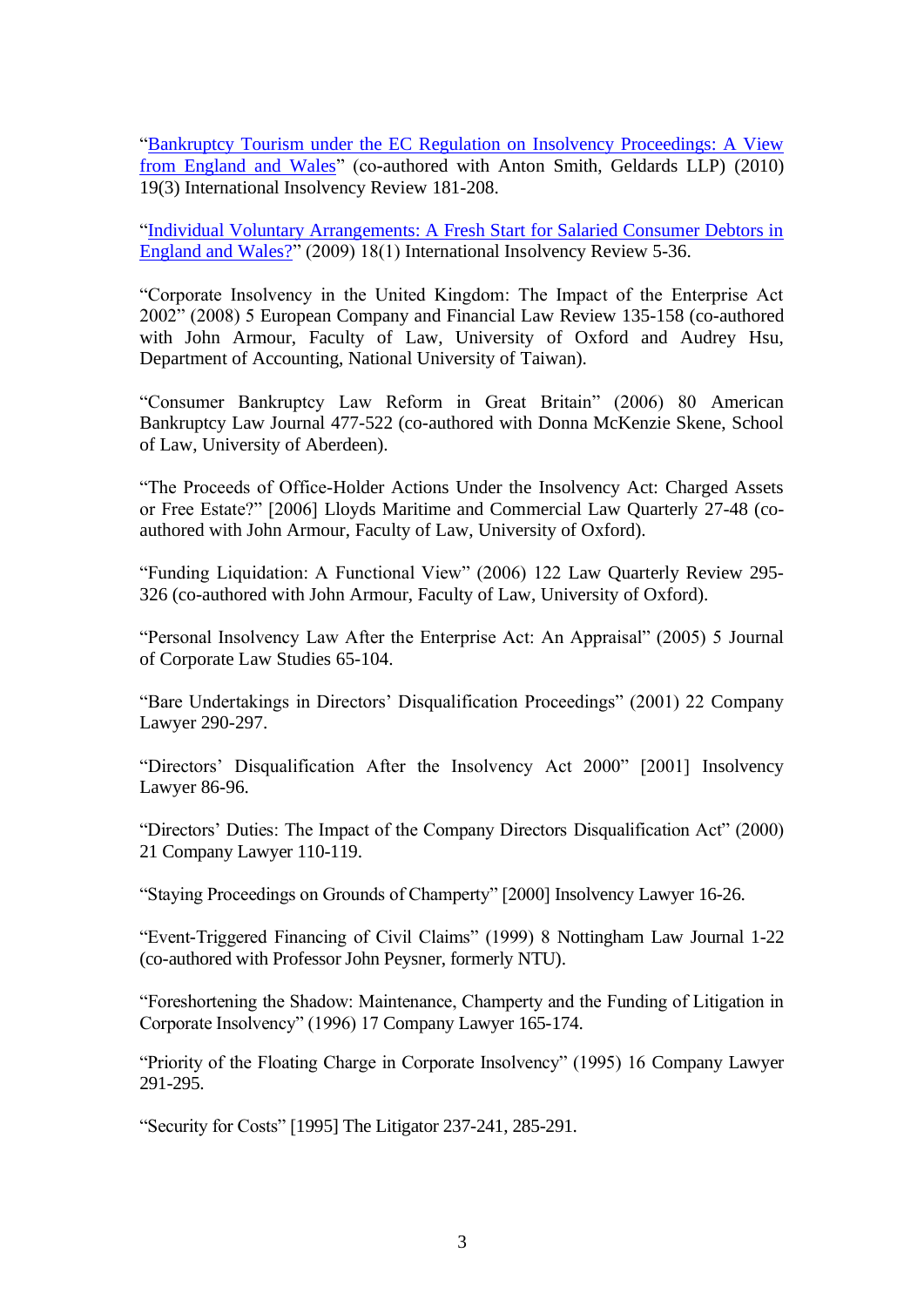#### **Book chapters & published conference proceedings**

Chapter on the US in *Covid-19: Exploring the New Normal in Insolvency* (Sameer Sharma & Neeti Shikha eds, Bloomsbury, forthcoming 2021).

"European Union Regulation on Insolvency Proceedings" 3 Collier International Business Insolvency Guide Chapter 43 (2021) (contributing author).

"Disqualification of Directors" in *Research Handbook on International Financial Crime* (B. Rider ed, Edward Elgar, 2015).

"Duties and Liabilities of Administrators" (Chapter 14) in Sir Gavin Lightman and Gabriel Moss QC (eds), *The Law of Administrators and Receivers of Companies*  (London: Sweet & Maxwell,  $5<sup>th</sup>$  edn, 2011) (co-authored with Daniel Lightman, Serle Court, 6 New Square, Lincoln's Inn).

"Duties and Liabilities of Receivers and their Appointors" (Chapter 15) in Sir Gavin Lightman and Gabriel Moss QC (eds), *The Law of Administrators and Receivers of Companies* (London: Sweet & Maxwell, 5<sup>th</sup> edn, 2011) (co-authored with Daniel Lightman, Serle Court, 6 New Square, Lincoln's Inn).

"Cork's Insolvency Ombudsman: Time for a Rethink?" (co-authored with Mary Seneviratne, NTU) in B Wessels & P Omar (ed), *Insolvency Law in the United Kingdom: The Cork Report at 30 Years* (Papers from the Joint INSOL Europe Academic Forum/Sussex Law School Conference, INSOL Europe, 2010).

"Requests by Foreign Officeholders to Stay Pending Proceedings in England and Wales: The Role of the Cross-Border Insolvency Regulations" in N Weber & J Schmidt (eds), *Festschrift für Hans Peter Runkel* (Cologne: RWS Verlag Kommunikationsforum, 2009, pp 475-507) (co-authored with David Griffiths and Anton Smith, both of Geldards LLP).

"Regulating the Insolvency Office-Holder Profession across Borders" in B Wessels  $\&$ P Omar (eds), *Crossing (Dutch) Borders in Insolvency* (Papers from the INSOL Europe Academic Forum and Meijers Institute of the Leiden Law School Joint Insolvency Conference, INSOL Europe, 2009).

"Consuming Passions: Benchmarking Consumer Bankruptcy Law Systems" in P Omar (ed), *Insolvency Law: Issues, Themes and Perspectives* (Ashgate, 2008) (coauthored with Donna McKenzie Skene, School of Law, University of Aberdeen).

"Preferences" (Chapter 4, pp 123-181) in J Armour and H Bennett (eds), *Vulnerable Transactions in Corporate Insolvency* (Oxford: Hart Publishing, 2003).

"Void Dispositions in Compulsory Winding-Up" (Chapter 8, pp 331-383) in J Armour and H Bennett (eds), *Vulnerable Transactions in Corporate Insolvency*  (Oxford: Hart Publishing, 2003).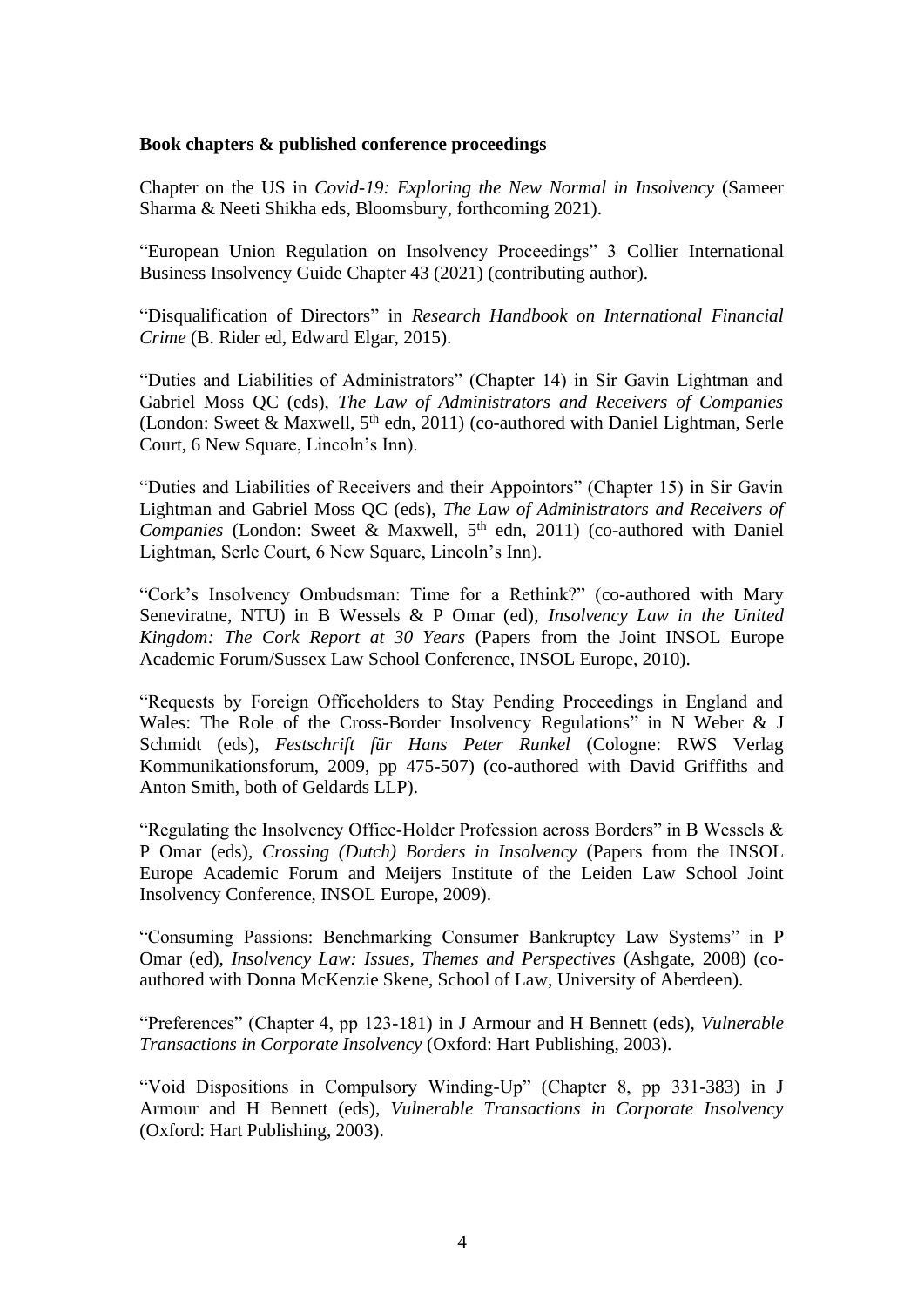"Enforcing Wrongful Trading: Substantive Problems and Practical Disincentives" in *The Corporate Dimension* (B Rider ed, Jordans, 1998, pp 145-160).

### **Other articles, notes and papers (selected)**

"Modified Universalism in Our Time? A Look at Two Recent Cases in the U.S. and U.K." (co-authored with Ian Williams of RSM Restructuring Advisory LLP), American Bankruptcy Institute Journal, Vol XXXVII, No 7, July 2018 at 24-24, 52.

"All Along the Watchtower", (2017) 38 Company Lawyer 251-254 (co-authored with Tally Wiener).

"'Lawyers, Guns and Money': Post-confirmation Homeland Security Issues and the Iconic American Firearms Maker Colt Defense", (2016) 13(5) International Corporate Rescue 345 (co-authored with Tally Wiener).

"The Model Law: Is It Time for the UK to Change Tack?" (co-authored with Ian Williams of RSM Restructuring Advisory LLP), American Bankruptcy Institute Journal, Vol XXXV, No 1, January 2016 at 16-17, 57.

"Termination-on-Bankruptcy Provisions: Some Proposed Language (co-authored with Kenneth Adams & Robert Eisenbach), Business Law Today, June 2014.

"The Model Law is Dead. Long Live the Model Law!", Recovery, Spring 2014 at 30- 32 (co-authored with Ian Williams of Sprecher Martineau LLP).

"The Promise and Perils of Involuntary Insolvency Proceedings" (co-authored with Tally Weiner), American Bankruptcy Institute Journal, Vol XXXI, No 3, April 2012 at 46-47, 122.

"Cross-Border Insolvency Proceedings in the European Union: The Interface Between the Insolvency Regulation and the Brussels I Regulation", INSOL International Technical Series Issue No.16 (November 2010).

"Off the hook" (op-ed on the suitability of the UK insolvency system for the economic situation), Solicitors Journal, 13 September 2010.

"The Global Financial Crisis and the Call for Reform of Insolvency Law Systems" (2010) 4(1) Insolvency and Restructuring International 13-17 (co-authored with David Burdette and Rebecca Parry, both of NTU). Insolvency and Restructuring International is published by the International Bar Association's Section on Insolvency and Creditors' Rights.

"Individual Voluntary Arrangements and Consumer Debtors: Past, Present and Future" (text of inaugural professorial lecture), (2008) 17(2) Nottingham Law Journal.

"The Cross-Border Insolvency Regulations 2006: An Emerging Jurisprudence" (coauthored with Sharif Shivji of 4 Stone Buildings, Lincoln's Inn and Anton Smith of Geldards LLP), American Bankruptcy Institute Journal, Vol XXVI, No 10, December 2007/January 2008 at 40-41, 68-69.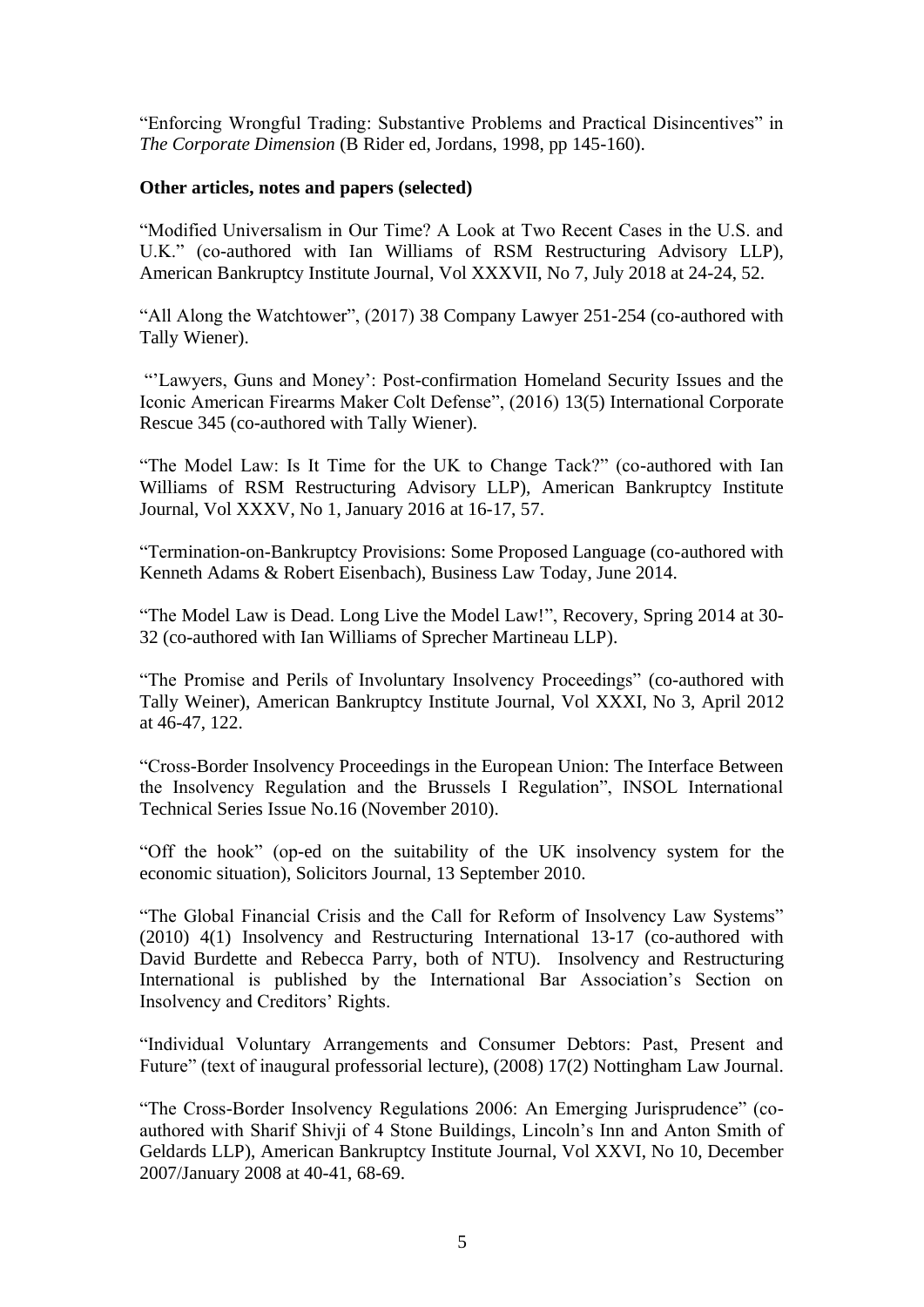"The Impact of the Enterprise Act 2002 on Realisations and Costs", Recovery, Autumn 2007 at p 39 (co-authored with John Armour, Faculty of Law, University of Oxford and Audrey Hsu, National Taiwan University).

"Judicial Assistance in Cross-Border Insolvency at Common Law" (2007) 28 Company Lawyer 74-75.

"Service in the United States under Insolvency Rule 12.12" (2006) 19(4) Insolvency Intelligence 58-62 (co-authored with Ian Williams and Helen Marsh, both of Geldards LLP).

"Bankruptcy and Hybrid Claims" (2005) 121 Law Quarterly Review 46-48.

"Section 236 of the Insolvency Act and Directors' Disqualification" (2004) 24 Company Lawyer 90-92.

"Unlawful Preferences and Proprietary Rights" (2003) 119 Law Quarterly Review 28- 31.

"Recovering Costs of Litigation as a Liquidation Expense" (2003) 24 Company Lawyer 83-84.

"Liquidation Expenses – Ruling in *Re Toshoku Finance (UK) plc* Considered" Sweet & Maxwell Company Law Newsletter Issue 4/2002.

"Wrongful Trading: Two Recent Cases" [2001] Insolvency Lawyer 211-214.

"*Re Floor Fourteen Ltd* in the Court of Appeal" (2001) 22 Company Lawyer 215- 217.

"Contingency Fee Arrangements at Common Law" (2000) 116 Law Quarterly Review 371-377.

"Leave to Act as a Director Following Disqualification" (1999) 20 Company Lawyer 239-241.

"Leave to Act as a Director Following Disqualification: *Re Barings plc*" (1999) 7 *Journal of Financial Crime* 63-66.

"Anonymous Funders and Abuse of Process" (1998) 114 Law Quarterly Review 207- 213.

"Creditor-Funded Litigation in Corporate Insolvency" [1997] Company Financial and Insolvency Law Review 126-131.

"Champerty: *Re Oasis Merchandising Services Ltd* in the Court of Appeal" (1997) 18 Company Lawyer 214-217.

"A Modern Doctrine of Champerty?" (1996) 112 Law Quarterly Review 560-567.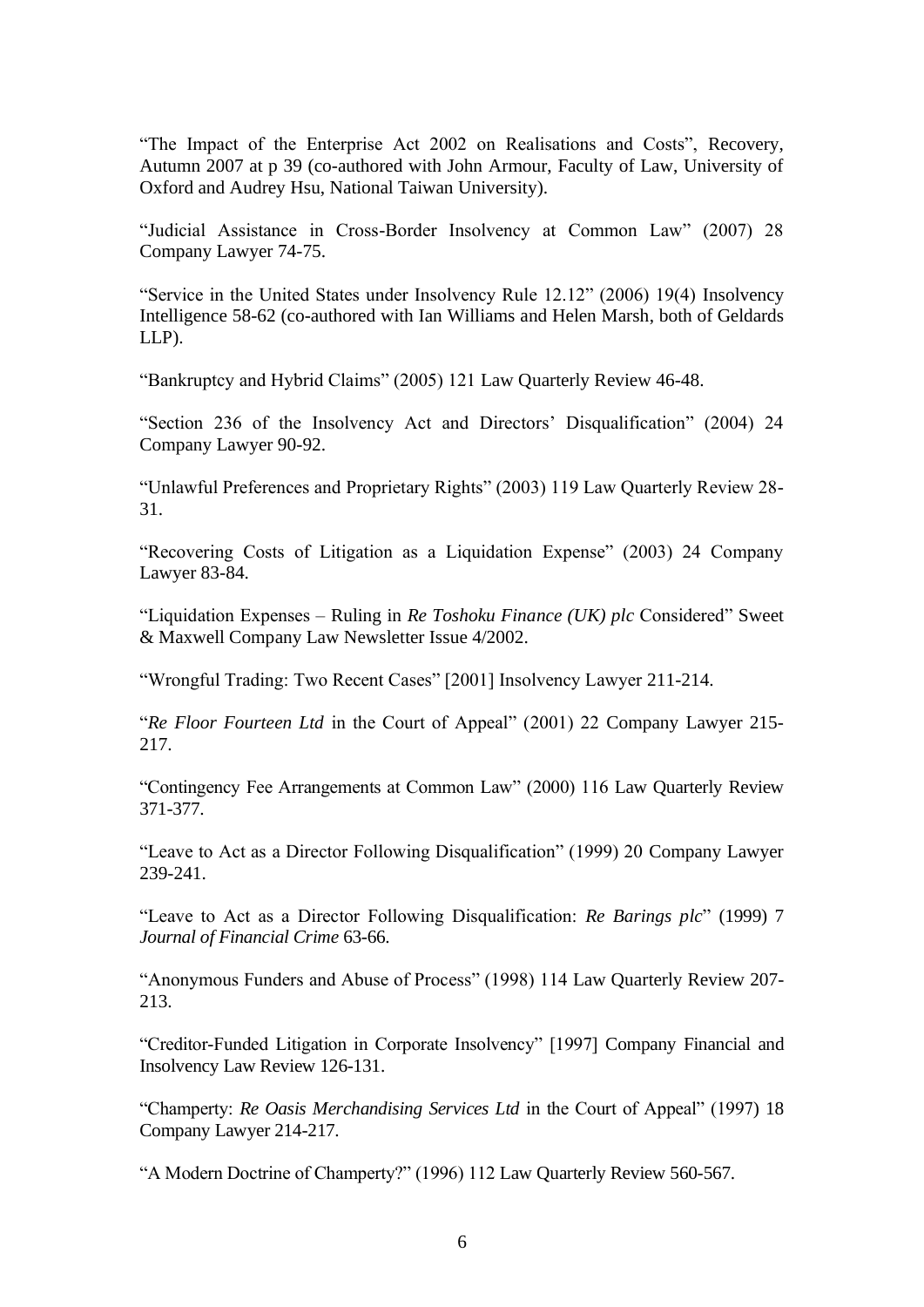Frequent editorials for Company Lawyer.

#### **Book reviews**

Review of Jacob S Ziegel: Comparative Consumer Insolvency Regimes  $\overline{\phantom{a}}$  A Canadian Perspective (Hart Publishing, 2003) and Johanna Niemi-Kiesilainen, Iain Ramsay & William C Whitford (eds): Consumer Bankruptcy in Global Perspective (Hart Publishing, 2003) (2005) 28 Journal of Consumer Policy 243-248.

Review of A Keay and P Walton, *Insolvency Law: Corporate and Personal* (Pearson, 2003) [2004] Cambridge Law Journal 784-785.

Review of B Cheffins, *Company Law: Theory, Structure and Operation* [1997] Nottingham Law Journal 98-104.

#### **Legal encylopaedias**

Invited contributor of various entries relating to corporate law in *The New Oxford Companion to Law* (OUP, 2008).

### **REPORTS TO GOVERNMENT AGENCIES & OTHER PUBLIC BODIES**

National Reporter on the United States in a European Commission project coordinated by the University of Leeds entitled "Study on a new approach to business failure and insolvency. Comparative legal analysis of Member States' relevant provisions and practices" (JUST/2014/JCOO/PR/CIVI/0075) (provided comparative legal analysis of the federal bankruptcy system in the United States).

["Preliminary Report into Outcomes in Corporate Voluntary Arrangements"](https://papers.ssrn.com/sol3/papers.cfm?abstract_id=1792402) – a pilot study for the UK Insolvency Service co-authored with Sandra Frisby (University of Nottingham), February 2011, (research contract worth c. £5,000).

["Complaints Handling by the Regulators of Insolvency Practitioners: A Comparative](https://papers.ssrn.com/sol3/papers.cfm?abstract_id=1310791)  [Study"](https://papers.ssrn.com/sol3/papers.cfm?abstract_id=1310791) – a follow-up report for the UK Insolvency Practices Council co-authored with Professor Mary Seneviratne (NTU), January 2009, (research contract worth c. £10,000).

["Complaints Handling and Disciplinary Procedures in the Insolvency Practitioner](https://papers.ssrn.com/sol3/papers.cfm?abstract_id=1094757)   $Profession'' - a report for the UK Insolvency Fractices Council co-authored with$ Professor Mary Seneviratne (NTU), January 2008, (research contract worth c. £18,000).

["The Impact of the Enterprise Act 2002 on Realisations and Costs in Corporate](http://www.cbr.cam.ac.uk/research/research-projects/completed-projects/impact-of-the-enterprise-act-2002/)  [Rescue Proceedings"](http://www.cbr.cam.ac.uk/research/research-projects/completed-projects/impact-of-the-enterprise-act-2002/) – a report for the UK Insolvency Service co-authored with John Armour (University of Oxford) and Audrey Hsu (National University of Taiwan), December 2006, (research contract worth c. £43,000).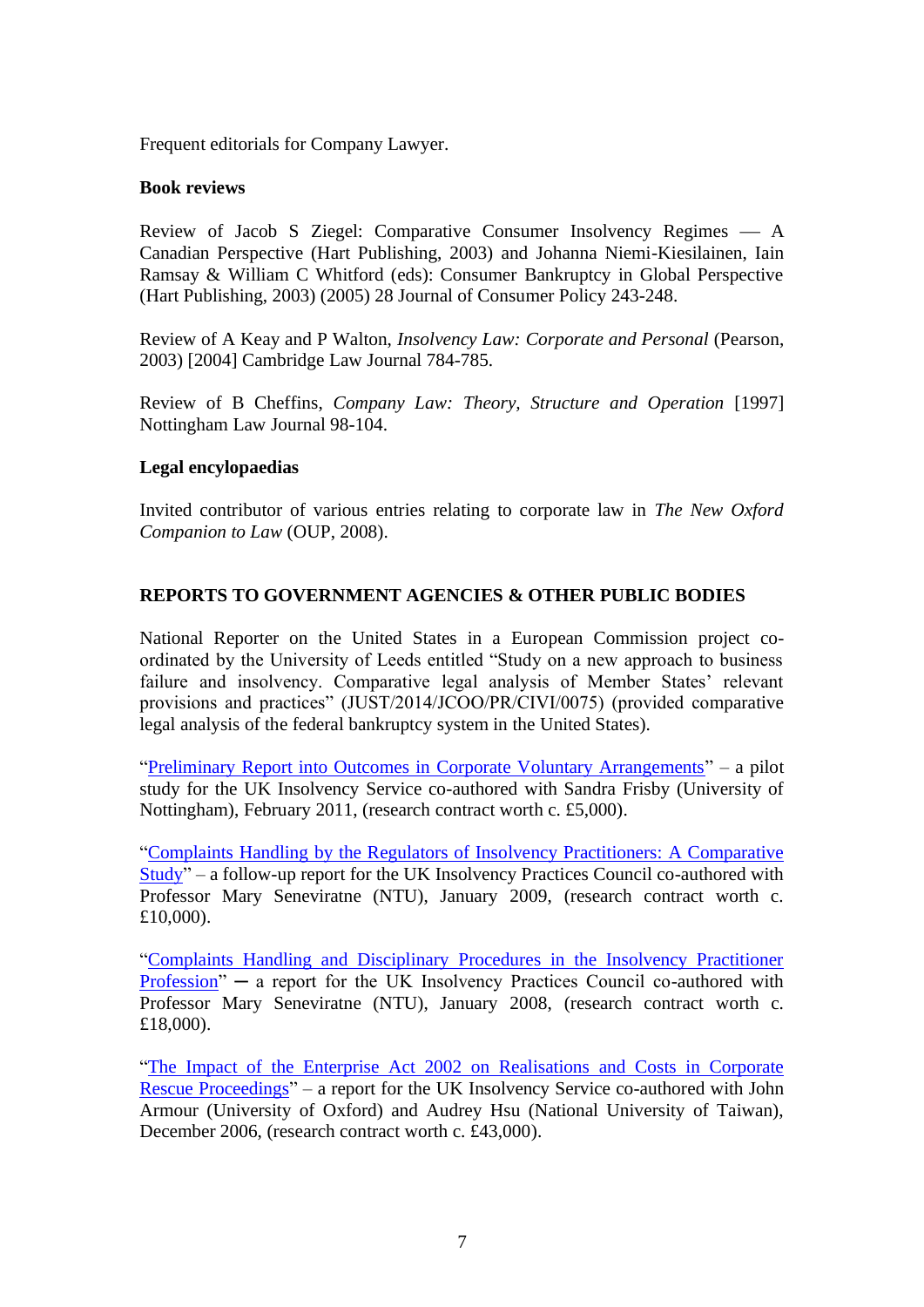"Current Barriers to Legal Expenses Insurance"  $\frac{1}{2}$  a report for the Association of British Insurers co-authored with Professor John Peysner (formerly NTU), 1998 (research contract worth c. £5,000).

#### **CONFERENCE PRESENTATIONS**

"Selective Bankruptcy Strategy" – paper co-presented with Sarah Paterson as part of the Third International & Comparative Insolvency Law Symposium, Arizona State University, 12-13 November 2020.

"The Characterization of Pre-Insolvency Proceedings in Private International Law" paper co-presented with Irit Mevorach as part of the Second International & Comparative Insolvency Law Symposium, University of Miami, 14-15 November 2019.

"Comparative Reception of the UNCITRAL Model Law of Cross-Border Insolvency: Convergences, Divergences, Implications" – paper presented at the UK Insolvency Lawyers Association Annual Academic Forum, 29 March 2019 at Allen & Overy in London (presented remotely from Chicago).

"Pre-Insolvency Proceedings: Cross-Border Insolvency Law Implications" - paper accepted for the INSOL Academics' Group Meeting in London, 11-13 July 2018.

"Modified Universalism & the Role of 'Glocal Judges' in the Making of Cross-Border Insolvency Law" – paper presented as part of the Chicago-Kent Law Review Symposium, Chicago, 29-30 November 2017.

"International Insolvency Cooperation in a World of 'Glocal' Judges: Anglo-American Experiences of the UNCITRAL Model Law on Cross-Border Insolvency and the Limits of Modified Universalism" – paper accepted for the Law and Society Association Annual Meeting, Mexico City, 20-23 June 2017.

"Shoppers' Paradise? Some Realism About 21<sup>st</sup> Century United States Bankruptcy Jurisdiction Over Non-US Debtors" – paper presented at the INSOL Academics' Group Meeting in London, 13-15 July 2016.

"Reception and Resistance: The Asymmetric Treatment of Foreign Restructuring Plans in the United States and the United Kingdom" – paper presented at the INSOL Academics' Group Meeting in San Francisco, California, 21-22 March 2015.

"Statutory Erosion of Secured Creditors' Rights: Some Insights from the UK" – paper presented at the American Bankruptcy Institute/University of Illinois joint symposium on Reform of Chapter 11 of the US Bankruptcy Code held in Chicago, 3-5 April 2014.

"Involuntary bankruptcy as debt collection: Some thoughts on an Anglo-American puzzle" (with Jason Kilborn, John Marshall Law School, Chicago) – paper presented at the INSOL Academics' Group Meeting in Miami, Florida, 19-20 May 2012.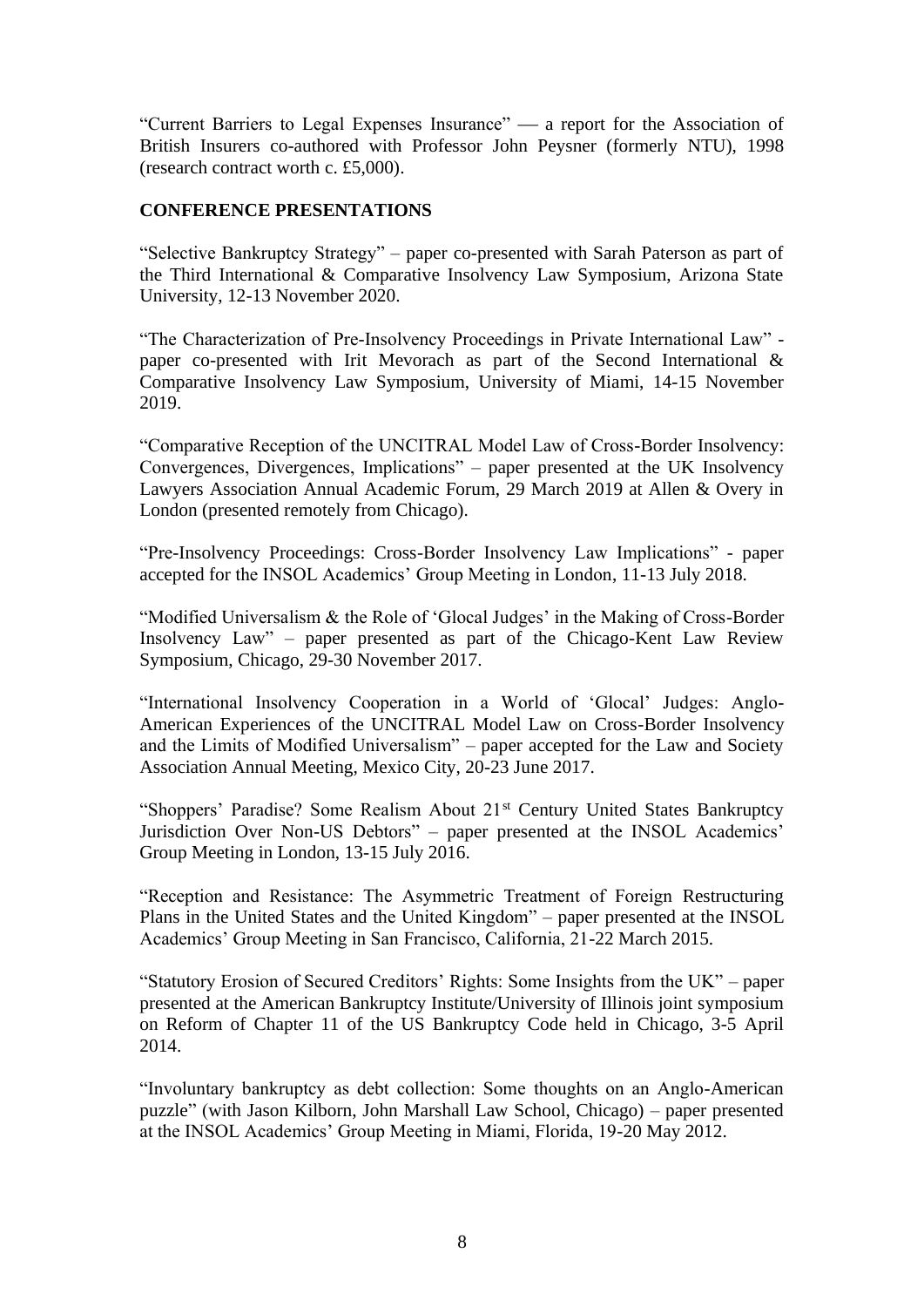"Research into Corporate Voluntary Arrangements" (with Sandra Frisby, School of Law, University of Nottingham) – paper presented at the Fifth Annual Insolvency Service Research Conference hosted by NTU, 5 April 2011.

"Corporate Voluntary Arrangement Outcomes" (with Sandra Frisby, School of Law, University of Nottingham) – paper presented at the UK Insolvency Lawyers' Association Academics Meeting in Oxford, 25<sup>th</sup> March 2011.

"Bankruptcy Tourism under the EC Regulation on Insolvency Proceedings: A View from England and Wales" (with Anton Smith, Geldards LLP) ─ paper presented at the INSOL Academics' Group Meeting in Dublin, Ireland, 11-13 June 2010 and the ICLRG International Insolvency Law Conference held at NTU, 15 September 2010.

"The Regulation of Insolvency Practitioners: Time for a Rethink?" (with Mary Seneviratne, NTU) – paper presented at the UK Socio-Legal Studies Association Annual Conference held at De Montfort University, 7-9 April 2009.

"Cork's Insolvency Ombudsman: Time for a Rethink?" (with Mary Seneviratne, NTU) − paper presented at the Joint INSOL Europe Academic Forum/Sussex Law School conference entitled "Looking Forward to the Cork Report + 30", 26-27 March 2009.

"Market Delivery of Bankruptcy Alternatives: The 'IVA Experience' in England and Wales" (with Gary Wilson, NTU) — paper presented at the INSOL Academics' Group Meeting in Shanghai, 15-16 September 2008.

Crossing (Dutch) Borders in Insolvency: Conference on New Developments in International Insolvency Law and their Impact in the Netherlands − University of Leiden, 5 June 2008 (short panel presentation on insolvency practitioner regulation in the European context).

"Emerging Issues in Consumer Insolvency and the Market for Debt Solutions" paper presented at the UK Insolvency Lawyers' Association Academic Advisory Group Meeting, Said Business School, Oxford, 2 March 2007.

"The Costs and Benefits of Secured Creditor Control in Bankruptcy: Evidence from the UK" (with John Armour, Faculty of Law, University of Oxford and Audrey Hsu, National Taiwan University) — CBR Working Paper WP 332 (September 2006) reporting findings of empirical research funded by the UK Insolvency Service:

- Accepted for the First Annual Conference on Empirical Legal Studies (organised by Cornell Law School, NYU Law School and University of Texas Law School) held in Austin, Texas, 27-28 October 2006 (presenters: Armour and Hsu).
- University of Texas Law School Law and Economics Workshop, 22 January 2007 (presenter: Armour).
- INSOL Academics' Group Meeting in Cape Town, South Africa, 17-18 March 2007 (presenter: Walters under the title "Comparative Analysis of Corporate Rescue Proceedings: Lessons from the UK?").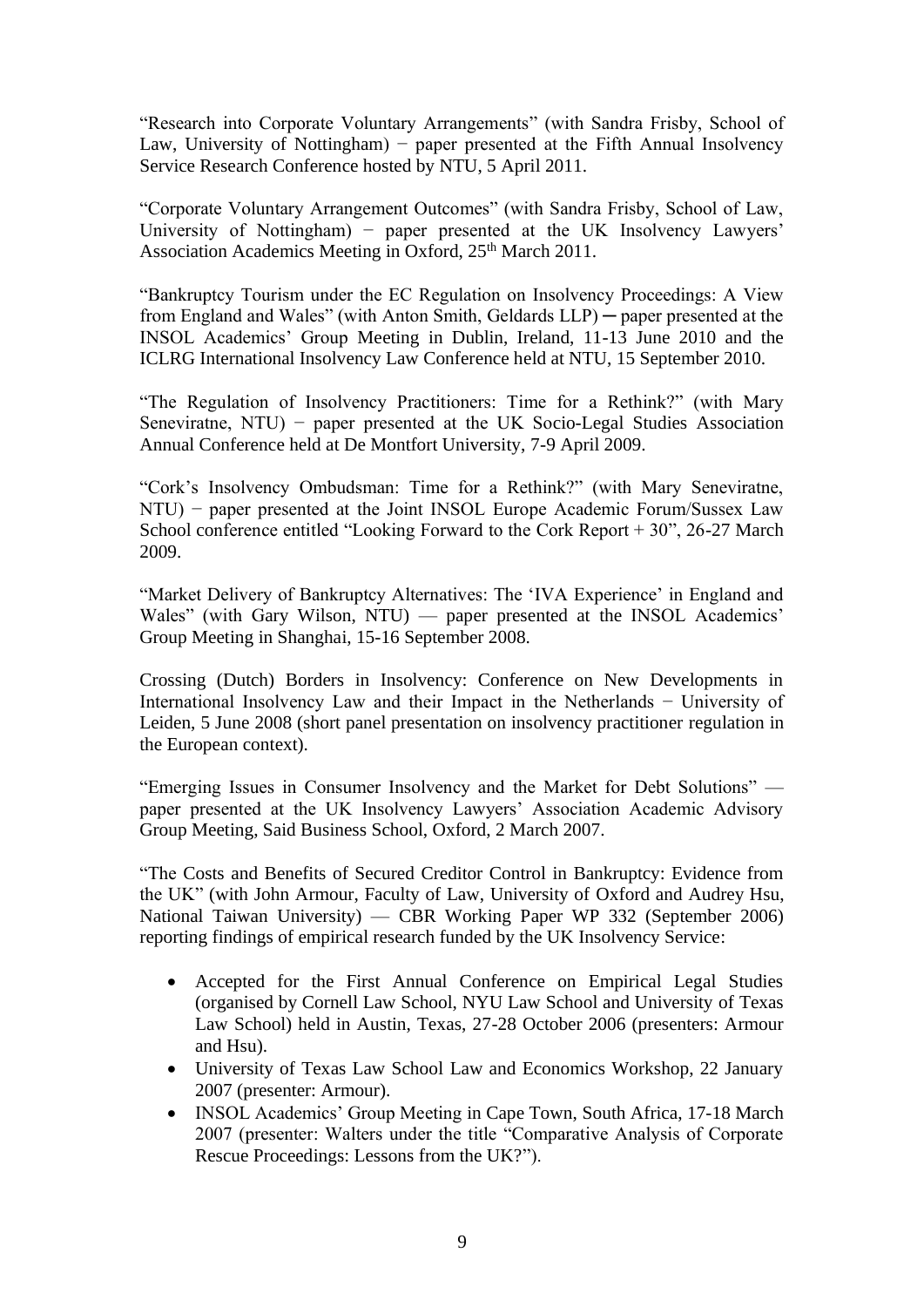- Accepted for the American Law and Economics Association Seventeenth Annual Meeting held at Harvard Law School, 5-6 May 2007 (presenter: Armour).
- Insolvency Service seminar presentation, Insolvency Service HO, London, 24 May 2007 (presenters: Armour and Walters under the title "The Impact of the Enterprise Act 2002 on Realisations and Costs in Corporate Rescue Proceedings").
- $\bullet$ 2<sup>nd</sup> Insolvency Service Research Conference, Insolvency Service HQ, London, 4 Sept 2007 (presenter: Walters under the title "The Impact of the Enterprise Act 2002 on Realisations and Costs in Corporate Rescue Proceedings").
- 2 nd European Company and Financial Law Review Symposium, *Corporate Insolvency – Droit des Enterprises en Difficulté*, Université Paris-Descartes, 12 Oct 2007 (presenter: Walters under the title "Corporate Insolvency in the UK: The Impact of the Enterprise Act 2002").
- Erskine Chambers/Hawksmere Conference on Recent Developments in Insolvency and Restructuring, London, 30 Oct 2007 (presenter: Armour).
- 19<sup>th</sup> Asian-Pacific Conference on International Accounting Issues, University of Malaya, Kuala Lumpur, 12 November 2007 (presenter: Hsu).
- Occasional Seminars in Insolvency Law Series, NTU, 30 April 2008 (presenter: Walters).
- Bankruptcy Colloquium, Brooklyn University Law School, November 2009 (presenter: Armour).

"The Licensing, Regulation and Supervision of Insolvency Practitioners in the United Kingdom" — paper presented at the INSOL Europe Annual Congress in Bucharest, Romania, 30 Sept 2006.

"Consumer Bankruptcy Reform Issues in Scotland, England and Wales" (with Donna McKenzie Skene, University of Aberdeen) — paper presented at the INSOL Academics' Group Meeting in Scottsdale, Arizona 20-21 May 2006 and at the inaugural Insolvency Service Research Conference, 11 Sept 2006.

"Personal Insolvency Law after the Enterprise Act" — paper presented at the Insolvency Lawyers' Association Annual Conference in Paris, 2004. Conference proceedings chaired by Lord Millett. Response to paper given by the late Desmond Flynn, at that time the Inspector General and Chief Executive of the UK Insolvency Service.

"Bare Undertakings in Disqualification Proceedings" — paper presented to the Company Law Section of the UK Society of Public Teachers of Law Annual Conference, University of Glasgow, 2001.

"The Impact of the Insolvency Act 2000 on Disqualification Proceedings: A Quicker Turnaround for Disqualified Directors?" — paper presented at the Insolvency Lawyers' Association Annual Conference in Bradford, 2001. Conference proceedings chaired by Mr Justice Blackburne.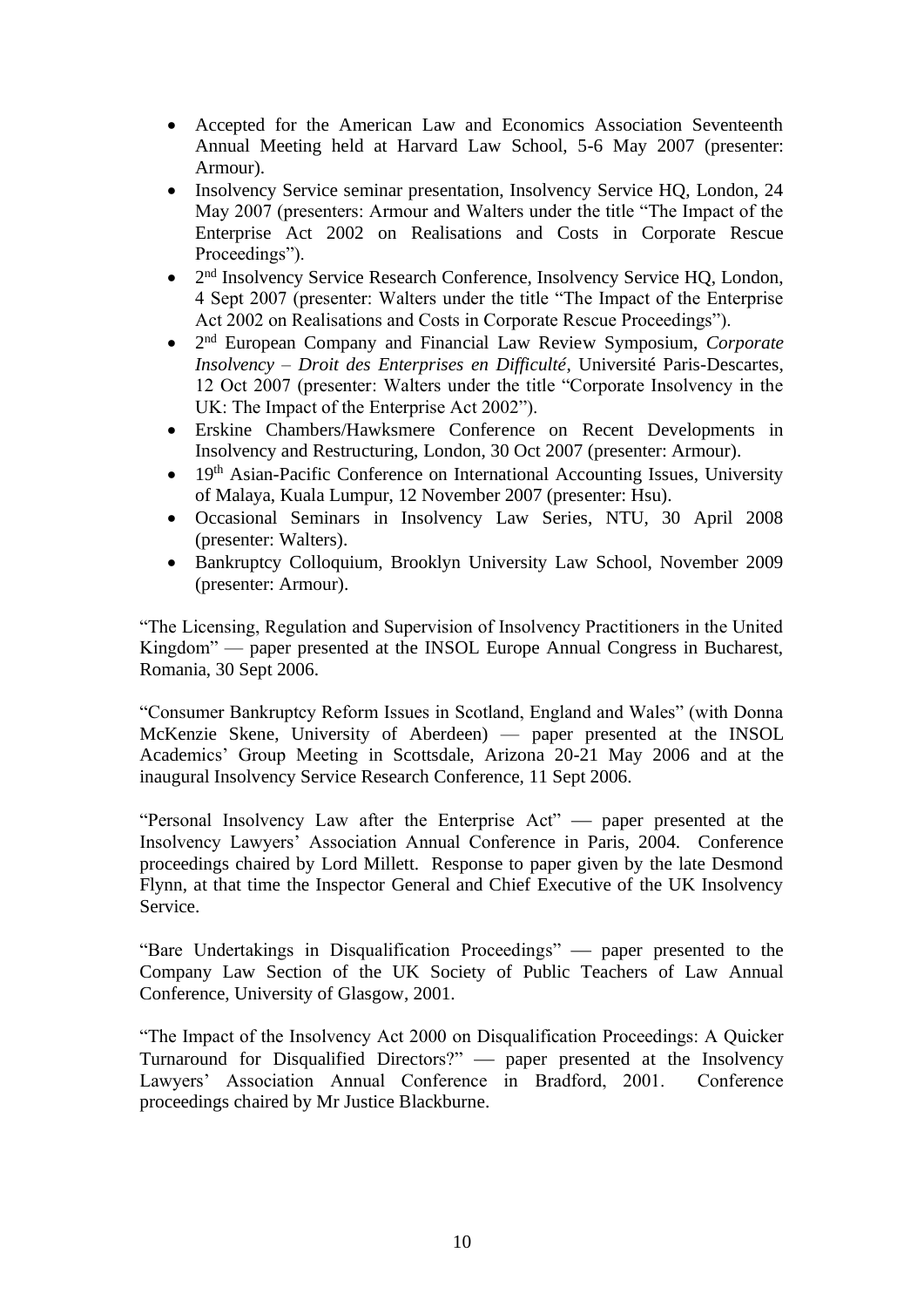# **OTHER LECTURES, SYMPOSIA & PANEL PRESENTATIONS (BY INVITATION)**

Podium lecturer for International Bankruptcy program sponsored by the American College of Bankruptcy and delivered to a number of participating law schools in the U.S. and Mexico from a hubs at St John's University School of Law in New York and the University of Pennsylvania Carey Law School in Philadelphia, April 2012 present. Topics: EU Regulation on Insolvency Proceedings; comparison of US and UK corporate insolvency law.

Invited commentator, "The Global Competition for Large Insolvency Cases", Texas International Law Journal Symposium, 6 February 2021.

Invited speaker on panel on ethical issues in bankruptcy at the Eleventh Annual American College of Bankruptcy Seventh Circuit Education Committee Seminar, online event, 25 September 2020 (spoke on ethics issues in small business cases).

Invited speaker on panel on § 365 of the Bankruptcy Code at the Tenth Annual American College of Bankruptcy Seventh Circuit Education Committee Seminar, Chicago, 27 September 2019 (spoke on the impact of § 365 on leases).

Invited speaker on panel entitled "Current Cases Influencing Our Practice" at the Ninth Annual American College of Bankruptcy Seventh Circuit Education Committee Seminar, Chicago, 28 September 2018 (spoke on Chapter 15 of the Bankruptcy Code).

Panel moderation for the annual American College of Bankruptcy  $7<sup>th</sup>$  Circuit Regional Education Program in Chicago (September 2012, September 2013, September 2014, September 2015, September 2016, September 2017).

Visiting lectures on Chapter 11 and the EU Pre-Insolvency Directive and on the impact of Brexit on insolvency and restructuring in the EU at the joint invitation of the Sapienza University of Rome and and Ca'Foscari University of Venice (June 2018).

Invited speaker on panel entitled "Municipal Violations: What They (Could) Mean to Your Chapter 13 Case at the Hon. Eugene R. Wedoff Seventh Circuit Consumer Bankruptcy Conference, Chicago, 10 November 2017) (moderator: the Hon. Susan Kelley).

Invited speaker on panel entitled "Cross Border Alchemy: Jurisdictional Predicates for Effective Restructurings" at the National Conference of Bankruptcy Judges, Las Vegas, 9 October 2017 (fellow distinguished panellists: the Hon. James M. Peck, the Hon. Nicholas Segal, Sir Richard Snowden, Debra Grassgreen).

Panel organizer and moderator for panel entitled "Cross-border insolvency: UNCITRAL Model Law statutes 15 years later – time for an upgrade?" presented under the auspices of the International Bar Association's Insolvency Section at the International Bar Association Annual Conference, Washington DC, 20 September 2016.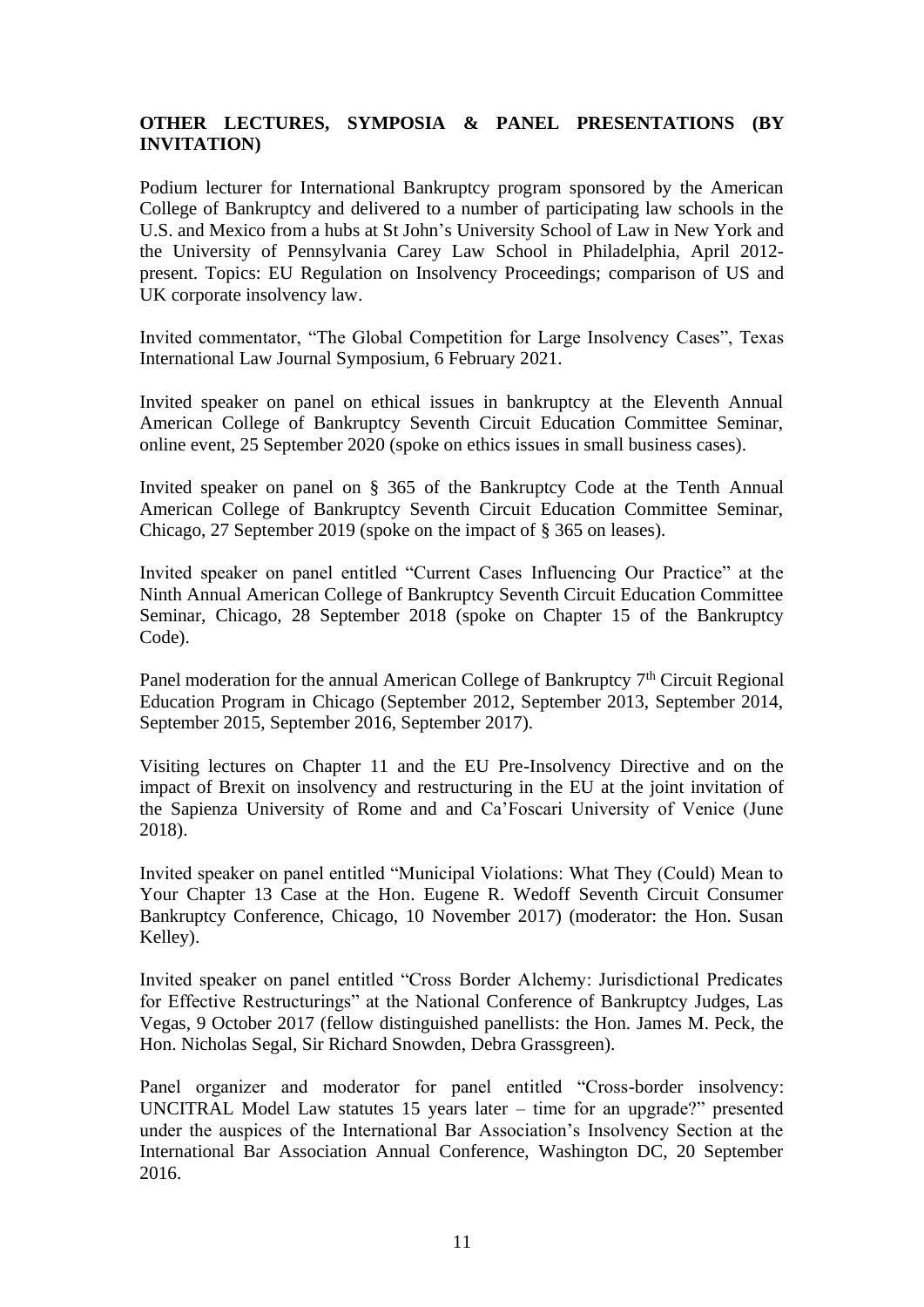Panel Chair and Co-Convenor of panel entitled "Cross-Border Insolvency: Human Rights, Efficiencies, and Conflicts in Corporate Bankruptcy", American Society of Comparative Law Younger Comparativists Conference, Tulane University Law School, New Orleans, 18-19 March 2016.

Panel presentation in panel entitled "Professorial Professions: Creating a Student-Centred Contracts Classroom", 11<sup>th</sup> International Conference on Contracts (KCON XI), St. Mary's University School of Law, San Antonio, 26-27 February 2016.

Speaker at Chicago Bar Association seminar on recent Supreme Court and 7<sup>th</sup> Circuit bankruptcy law cases, Chicago, 17 November 2015.

Speaker at Chicago Bar Association seminar on the constitutional authority of bankruptcy judges, Chicago, 12 November 2013.

"Involuntary Bankruptcy as Debt Collection: Comparative Perspectives" – Faculty Workshop, Washburn University School of Law, Topeka, Kansas, USA (March 2013).

"Outcomes in Corporate Voluntary Arrangements: An Empirical Investigation" (with Sandra Frisby, School of Law, University of Nottingham) − Presentation at Chancery Bar Association Seminar entitled "CVAs: What is achievable and do they work?" under the chairmanship of Mr Justice Henderson (Chancery Division, High Court), Lincoln's Inn Old Hall, 16 February 2011.

Inaugural professorial lecture, "Individual Voluntary Arrangements and Consumer Debtors: Past, Present and Future", NTU, 2008.

"The Rise (and Fall?) of Consumer Bankruptcy Plans in England and Wales"  $-$ Presentation to the Bankruptcy Judges of the Northern District of Illinois hosted by John Marshall Law School, Chicago, 2008.

"Insolvency Law and Consumer Protection: Some Lessons from the Consumer Bankruptcy Boom in England and Wales" − New Developments in International Insolvencies mini-conference held at the School of Law, University of Hull, 2007.

"Evaluating the Impact of the Enterprise Act on Corporate Rescue" — Research Seminar at the School of Law, University of Aberdeen, 2006.

"Liquidation Expenses and Floating Charges: The Unbearable Rightness of *Buchler v Talbot*" — Research Seminar at NTU, 2004.

"Personal Insolvency, the Enterprise Act and the Consumer Bankruptcy Phenomenon" — Research Seminar at the School of Law, University of Sheffield, 2004.

"The Law Commission's Proposals on Registration of Security Interests" — Insolvency Lawyers Association Autumn Seminar held in Leeds, 2002.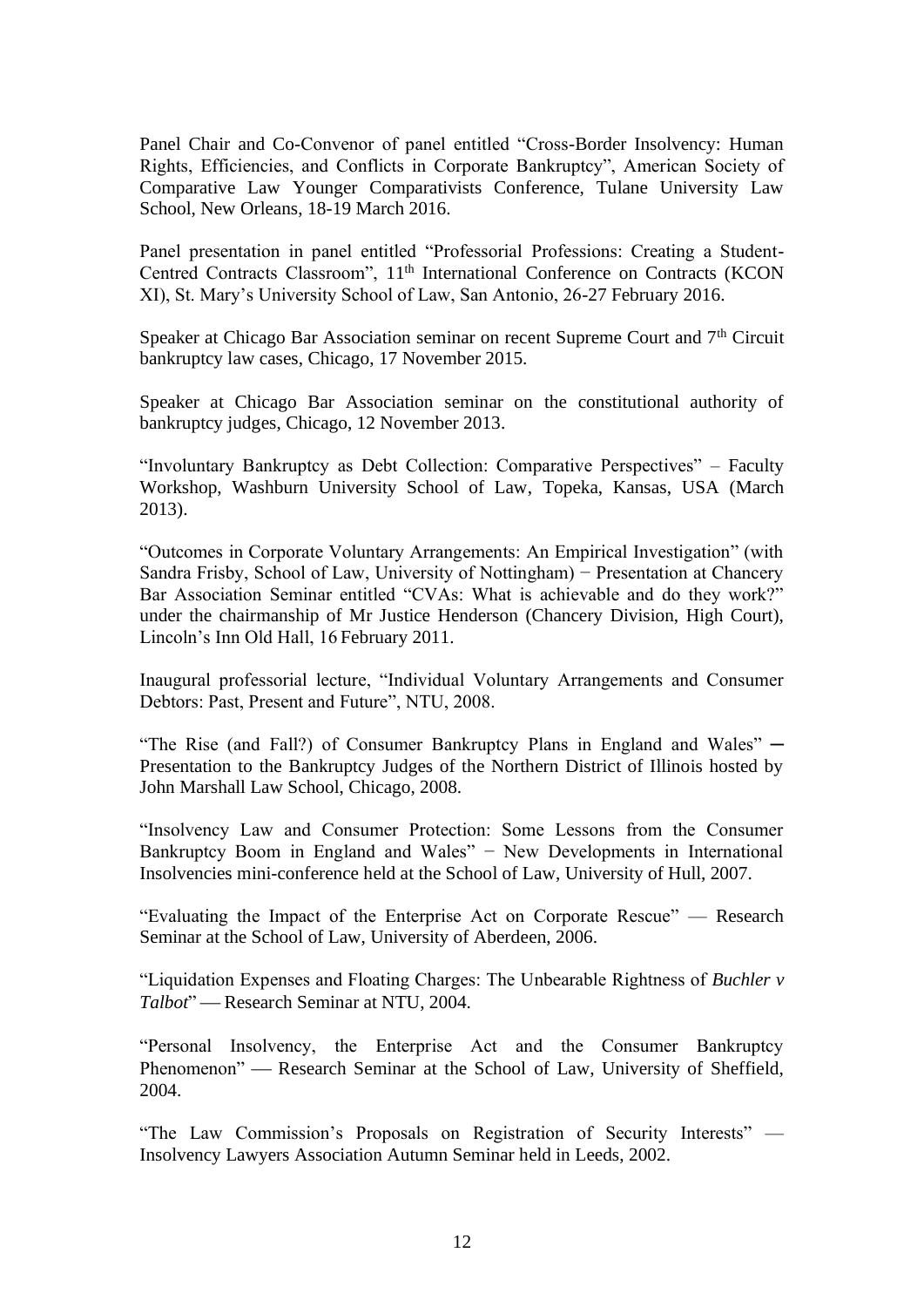"Preference Law" — Centre for Commercial Law Seminars, School of Law, University of Nottingham, 2001.

"Company Law in an Enlarged European Union" — presentation to delegation of officials from the Bulgarian Ministry of Justice, Institute of Advanced Legal Studies, 2000.

"Directors' Duties of Care, Skill and Diligence After Barings" — public lecture, Institute of Advanced Legal Studies, 1999.

"Company Law in England and Wales and the European Union" — presentation to delegation of Chinese judges at the Institute of Advanced Legal Studies, 1999.

# **HONOURS & RECOGNITION**

[Illinois Institute of Technology Michael J. Graff Teaching and Advising Innovation](https://www.kentlaw.iit.edu/news/2021/adrian-walters-micahel-graff-award)  [Award in 2021.](https://www.kentlaw.iit.edu/news/2021/adrian-walters-micahel-graff-award)

Named to the inaugural [Lawdragon](https://www.lawdragon.com/2020/07/24/the-2020-lawdragon-500-leading-u-s-bankruptcy-restructuring-lawyers/) 500 leading US bankruptcy and restructuring lawyers in 2020.

Illinois Institute of Technology College Teaching Award for Chicago-Kent College of Law in 2018.

Fellow of the American College of Bankruptcy from October 2017 (class XXIX) (invitation only).

Member of the International Insolvency Institute from December 2015 (invitation only).

Twice voted Chicago-Kent Student Bar Association Professor of the Year, 2014-15 and 2016-17.

Served as INSOL International Scholar for the Europe, Africa and Middle East Region, 2009-2010. This is akin to a scholarship in residence award. INSOL International is a global umbrella organisation for national associations of accountants and lawyers specialising in bankruptcy and restructuring.

Awarded honorary membership of the UK's Chancery Bar Association in recognition of "proven expertise in teaching and research in the Chancery sphere", 2009.

Elected to an Honorary Senior Scholarship by the Governing Body of Emmanuel College, Cambridge and awarded the Dick Longden Prize in recognition of undergraduate performance, 1989.

### **VISITING POSITIONS**

Visiting Professor at NTU, 2011-present.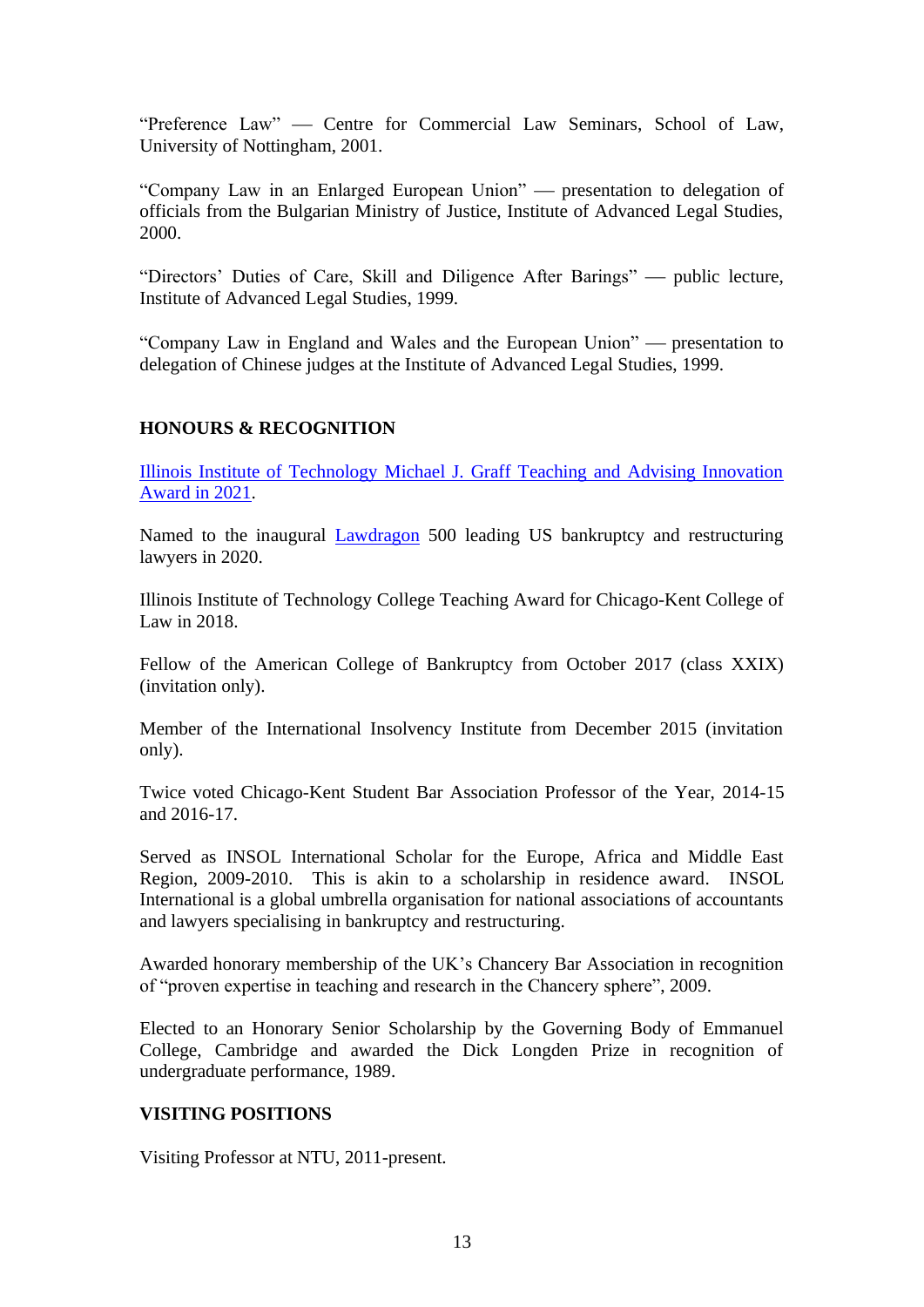Visiting Professor in Comparative & International Insolvency Law, University of Verona, July 2013.

Research Visitor, Sutherland School of Law, University College Dublin, June 2016.

Visiting Professor in Comparative & International Insolvency Law, Sapienza University of Rome & Ca' Foscari University of Venice, June 2018.

# **CAREER SUMMARY**

I joined IIT Chicago-Kent in July 2011 where I teach Contracts, Bankruptcy, International Bankruptcy, Secured Transactions, Business Organizations, and other commercial law subjects. I served two terms as Chicago-Kent's inaugural Ralph L. Brill Professor (2011-2021). Born and raised in Nottingham in the United Kingdom, I earned my bachelor's degree from Cambridge University (1989) and a graduate diploma in law from NTU (1990). I practiced as a trainee and assistant solicitor between 1991 and 1994 at the law firm of Eking Manning, which later merged with Geldards LLP.

Prior to joining Chicago-Kent, I was the Geldards LLP Professor of Corporate and Insolvency Law at NTU. I began my academic career at NTU in 1994 as a Lecturer, becoming a Reader in Law in 2002 and a Full Professor in 2005. I served as joint director and later sole director of research between 2006 and 2011. In that capacity, I oversaw the growth of Nottingham Law School's research degree programme and had lead responsibility for the School's Research Assessment Exercise (RAE) 2008 submission and subsequent Research Excellence Framework (REF) strategy (the RAE and REF are periodic national peer reviewed research quality assessments that determine in part the allocation of public funding for universities). I was a founder member of the School's LLM Corporate Law programme. I have supervised six PhD students, one JSD student, and one MPhil student to successful completion. I remain a Fractional Visiting Professor at NTU and a member of NTU's Centre for Business and Insolvency Law, which I helped to establish.

I have published widely in the areas of corporate and personal bankruptcy law and general corporate and commercial law. I am co-author of Directors' Disqualification and Insolvency Restrictions (Sweet & Maxwell, 3rd edn, 2010) (with Malcolm Davis-White Q.C.), a leading treatise on the U.K.'s Company Directors Disqualification Act of 1986. My articles, notes and reviews have appeared in journals including American Bankruptcy Law Journal, European Company and Financial Law Review, International Insolvency Review, Journal of Corporate Law Studies, Law Quarterly Review, Lloyd's Maritime and Commercial Law Quarterly, and the University of Illinois Law Review. I am a past general editor of the Nottingham Law Journal, a current editor of Company Lawyer and International Insolvency Review and have acted as a peer reviewer for several legal journals including the Journal of Corporate Law Studies. I am a member of the editorial board of Global Restructuring Review. I currently serve as a member of the Steering Committee of the INSOL Academics Group and of the INSOL Global Fellowship Practice Course Core Committee.

Between 2005 and 2011 I served as the sole academic member of the UK Insolvency Service's Policy Evaluation Group. This group has direct input into the evaluation of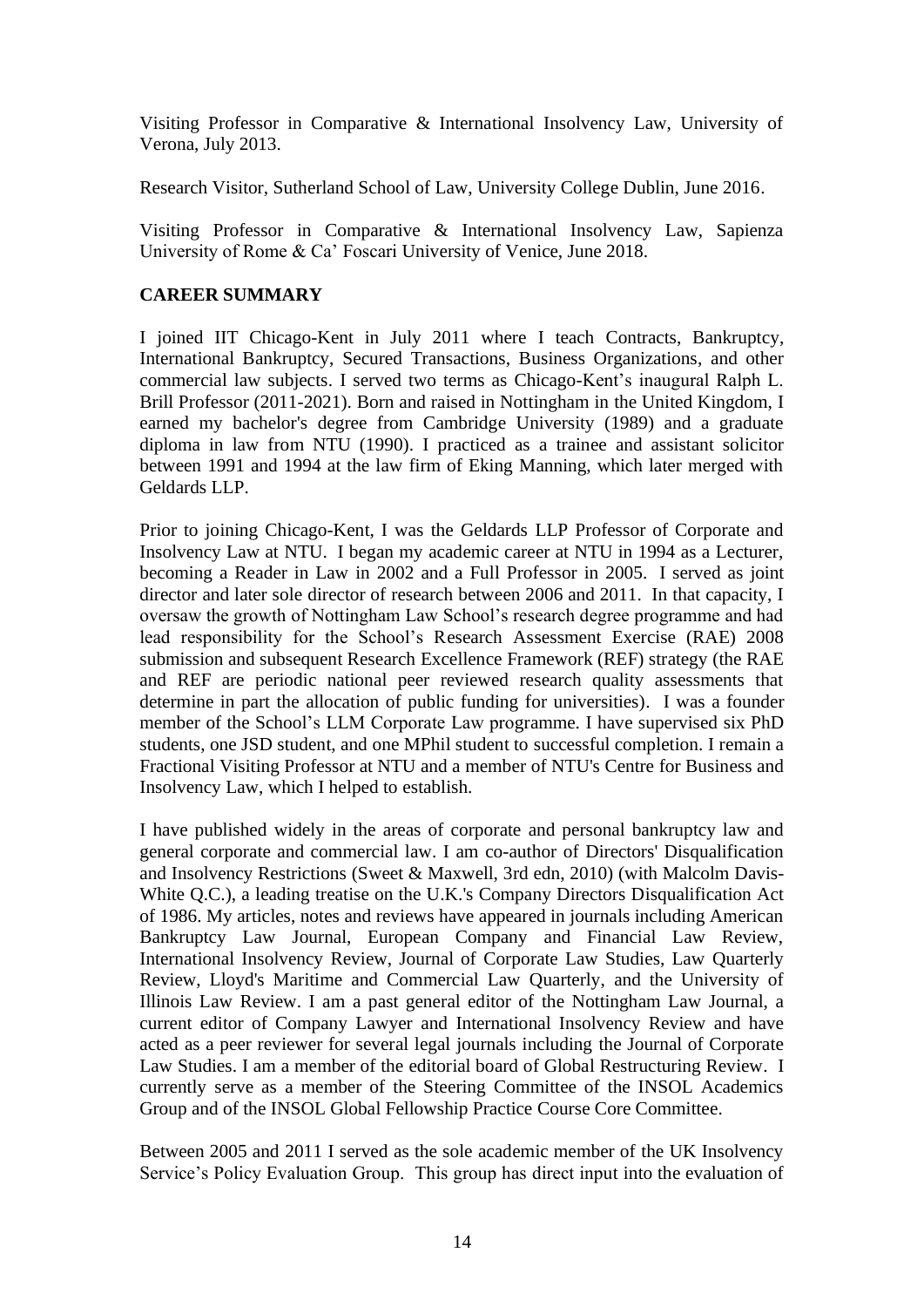government policy and legislation in the field of insolvency law and creditors' rights. I was also a member of a Stakeholder Group established in 2010, which advised the UK government in relation to the European Commission's recast of the EU Regulation on Insolvency Proceedings.

I have acted as an external examiner for research degrees at Oxford University, Dundee University, Queen's University Belfast and Deakin University (Australia), for LLM programmes at the University of London, De Montfort University and BPP Law School, and for LLB and LLM programmes at the University of Nottingham. I have also acted as a peer reviewer for the National Research Foundation of South Africa and for the American Bankruptcy Institute.

I am a member of the following professional associations: INSOL International (the worldwide association of insolvency professionals), INSOL Europe, the UK Insolvency Lawyers' Association, and the American Bankruptcy Institute. I am also a member by invitation of the International Insolvency Institute and the American College of Bankruptcy, and an Honorary Academic Member of the UK Chancery Bar Association. I am particularly active in the INSOL International Academics' Group and served on its steering committee for two terms between 2012 and 2018. I was appointed to serve on the INSOL International GIPC Core Committee in July 2017. In 2020-21 I served as the Moot Coordinator for the annual Ian Fletcher International Insolvency Law Moot co-organized by INSOL and the International Insolvency Institute. In that role, I oversaw the transformation of the competition from an "in person" to a virtual competition during the COVID-19 crisis. I am continuing as Moot Coordinator in 2021-22.

Between 2005 and 2010 I was an Academic Associate with Geldards LLP, a regional law firm with offices in Nottingham, Derby and Cardiff. My work for Geldards involved training, continuing professional education and other knowledge transfer activities. I also acted in an advisory capacity on various Geldards assignments including a research brief for the Czech government and a successful application by the German bank in *Volksbank v Hagemeister* to annul the English bankruptcies of two German debtors on grounds of lack of jurisdiction (see [2010] Bankruptcy and Personal Insolvency Reports 1093). The associateship was an initiative that came about at my instigation. My work for Geldards yielded an annual income stream for NTU a portion of which funded activities of what is now the Centre for Business and Insolvency Law, such as overseas conference attendance and paper presentation.

At Chicago-Kent, I have been the director of the Doctor of the Science of Law (JSD) program since August 2012 and the director of the JD Business Certificate program since January 2016. In 2013-14 I chaired the search committee that led to the successful hiring of our current Director of Legal Writing and Director of Experiential Learning. I have served as a member of the University Committee on Promotion and Tenure (UCOPT) (2014-17; chair in 2016-17) and am active in teaching across all three years of the JD program. I have supervised one JSD student to successful completion, am currently faculty advisor to another JSD student in connection with a project on international and comparative bankruptcy law, and I serve on the advisory committees of several other students. I am a member of the faculty for the International Bankruptcy Law class hosted by the University of Pennsylvania Carey Law School that is sponsored by the American Bankruptcy College. I have been the